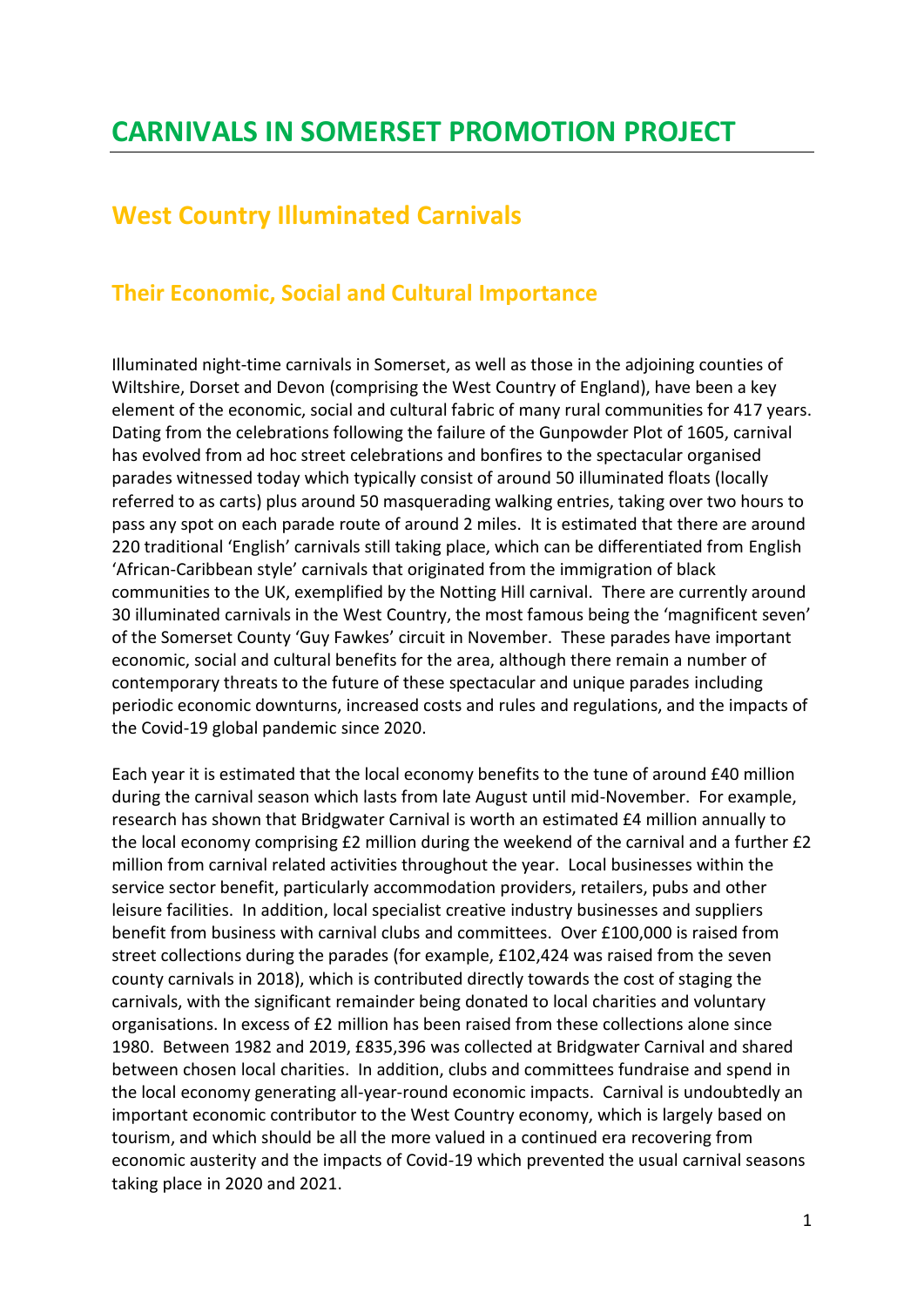Carnival is also of social and cultural importance to individuals and communities across the illuminated carnival counties. It is estimated that over 10,000 people are actively involved in the art form of carnival, including those in clubs, on committees, and those who act as helpers. 'Carnivalites' (as people involved in carnival are locally called) are committed to carnival all year round, taking part in fundraising activities, building of the carnival entries, running and attending social and awards events, and stewarding and participating in local events such as Glastonbury Festival. People of all ages and social backgrounds are represented in carnival; it is not exclusive to any particular group in society and is entirely inclusive of any individual who wishes to join a club or committee, or who wants to enter into the events. Through carnival activities, those involved learn and develop an array of practical, team working, and social skills and attributes which encompass a wide range of fields such as engineering, electrics, carpentry, painting, costume making, performance arts, public speaking, event organisation, media, administration, and accountancy. An average club member can spend anything up to 1000 hours a year involved in carnival-related activities. Any decline or loss of individual carnivals or clubs when carnival recovers to take place in 2022 would result in many people of all ages losing their principal social, cultural and leisure time activity in a largely rural community.

Carnival has a rich cultural tradition almost unparalleled within the UK. Stemming from their historic roots among communities themselves, the illuminated carnivals have a tradition of being bottom-up and community-led events, which they remain today. Carnival is a tradition which glues communities together and is organised by, and predominantly for, these communities on an entirely voluntary basis, which is also of increasing interest to visitors from within and beyond the West Country, exemplified by the Jubilation cart entered into the Queen's Jubilee Pageant of 2022. This contrasts with many other carnivals and festivals in the UK which are funded and run by local authorities (sometimes with other public and private sponsorship) or entirely by private enterprises with a profit motive. Usually city centre-based, rather than small town or rural events, these have much more recent origins based on economic regeneration rather than on cultural tradition, creativity and heritage. West Country illuminated carnivals remain entirely authentic and communityoriented annual public events with limited public or private support, however the Heritage Fund and Arts Council England have made significant, appreciated and hard won contributions to carnival over the last decade, particularly for Bridgwater carnival's celebrations. The government's Culture Recovery Fund has also supported Bridgwater carnival and clubs in the Covid-19 context.

Despite their recognised importance among local communities, the public sector and local businesses, illuminated carnivals continue to face a variety of threats to their future vitality and viability, which have now been ongoing for decades. The economic uncertainty of the 2020s continue to affect carnival clubs, as carnival carts can cost up to around £30,000 to put on the road (with an average of around £10,000) when accounting for construction materials, fuel, tractor and generator hire, costume and make-up costs, and insurance and health and safety costs. Carnival organising committees face similar outgoings, which include insurance, licences, event infrastructure and prize money, and these can additionally total between £10,000 and £30,000 annually. There is also the challenge of enthusing the younger generation to participate in carnival in the age of the internet and other competing interests and re-enthusing people following the pandemic. Clubs are also losing the older